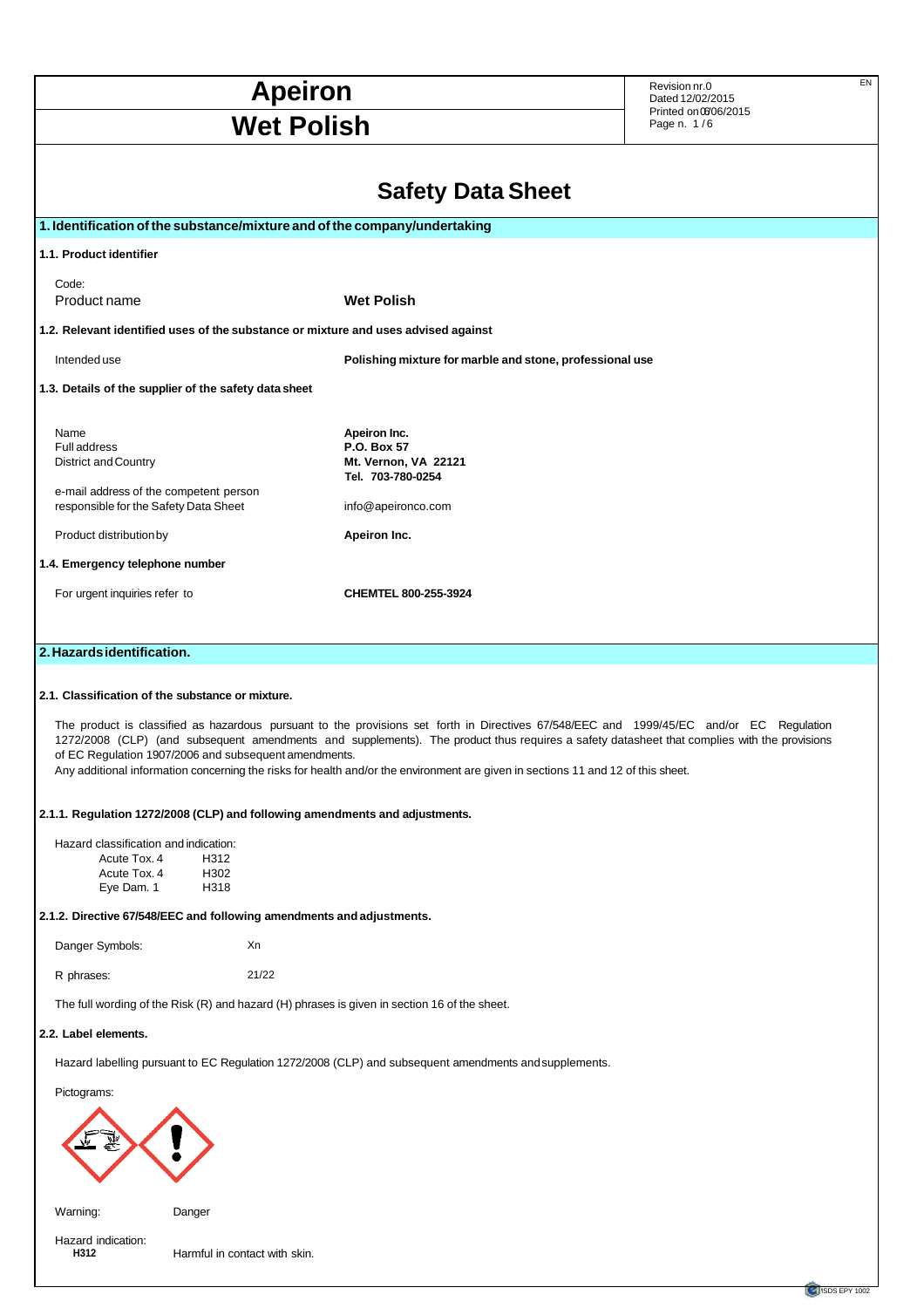## **Apeiron** EN Revision nr.0 EN Revision nr.0 EN Page n. 2 / 6 **Wet Polish**

Dated 12/02/2015 Printed on 12/02/2015

| H302<br>H318                                                                                                         | Harmful if swallowed.<br>Causes serious eye damage.                                                                                                                                                                                                                                                                                                                                                                                                                                                                                            |                                                                                                                                                                                                                                                                                                                                     |  |                                                                                                                                                                                                                                                                                                |  |
|----------------------------------------------------------------------------------------------------------------------|------------------------------------------------------------------------------------------------------------------------------------------------------------------------------------------------------------------------------------------------------------------------------------------------------------------------------------------------------------------------------------------------------------------------------------------------------------------------------------------------------------------------------------------------|-------------------------------------------------------------------------------------------------------------------------------------------------------------------------------------------------------------------------------------------------------------------------------------------------------------------------------------|--|------------------------------------------------------------------------------------------------------------------------------------------------------------------------------------------------------------------------------------------------------------------------------------------------|--|
| Caution recommendations:<br>P264<br>P280<br>P301+P312<br>P302+P352<br>P310<br><b>Contains:</b>                       | Wash your face and hands thoroughly after handling<br>Wear protective gloves / protective clothing / eye protection / face protection.<br>IF SWALLOWED: Call a POISON CENTER or doctor / physician if you feel unwell.<br>IF ON SKIN: Wash with plenty of soap and water.<br>P305+P351+P338 IF IN EYES: Rinse cautiously with water for several minutes. Remove contact lenses, if present and easy to do. Continue<br>rinsing.<br>Immediately call a POISON CENTER or doctor / physician.<br>POTASSIUM HYDROGEN OXALATE<br><b>OXALIC ACID</b> |                                                                                                                                                                                                                                                                                                                                     |  |                                                                                                                                                                                                                                                                                                |  |
| 2.3. Other hazards.                                                                                                  |                                                                                                                                                                                                                                                                                                                                                                                                                                                                                                                                                |                                                                                                                                                                                                                                                                                                                                     |  |                                                                                                                                                                                                                                                                                                |  |
| Information not available.                                                                                           |                                                                                                                                                                                                                                                                                                                                                                                                                                                                                                                                                |                                                                                                                                                                                                                                                                                                                                     |  |                                                                                                                                                                                                                                                                                                |  |
| 3. Composition/information on ingredients.                                                                           |                                                                                                                                                                                                                                                                                                                                                                                                                                                                                                                                                |                                                                                                                                                                                                                                                                                                                                     |  |                                                                                                                                                                                                                                                                                                |  |
| 3.1. Substances.                                                                                                     |                                                                                                                                                                                                                                                                                                                                                                                                                                                                                                                                                |                                                                                                                                                                                                                                                                                                                                     |  |                                                                                                                                                                                                                                                                                                |  |
| Information not relevant.                                                                                            |                                                                                                                                                                                                                                                                                                                                                                                                                                                                                                                                                |                                                                                                                                                                                                                                                                                                                                     |  |                                                                                                                                                                                                                                                                                                |  |
| 3.2. Mixtures.                                                                                                       |                                                                                                                                                                                                                                                                                                                                                                                                                                                                                                                                                |                                                                                                                                                                                                                                                                                                                                     |  |                                                                                                                                                                                                                                                                                                |  |
| <b>Contains:</b>                                                                                                     |                                                                                                                                                                                                                                                                                                                                                                                                                                                                                                                                                |                                                                                                                                                                                                                                                                                                                                     |  |                                                                                                                                                                                                                                                                                                |  |
| Identification.                                                                                                      | Conc. %.                                                                                                                                                                                                                                                                                                                                                                                                                                                                                                                                       | Classification 67/548/EEC.                                                                                                                                                                                                                                                                                                          |  | Classification 1272/2008 (CLP).                                                                                                                                                                                                                                                                |  |
| POTASSIUM HYDROGEN OXALATE<br>CAS.<br>127-96-8<br>EC.<br>204-874-6<br>INDEX. 607-007-00-3<br>Reg. no. Pre-registrato | $55 - 72$                                                                                                                                                                                                                                                                                                                                                                                                                                                                                                                                      | Xn R21/22                                                                                                                                                                                                                                                                                                                           |  | Note A                                                                                                                                                                                                                                                                                         |  |
| <b>OXALIC ACID</b><br>CAS.<br>6153-56-6<br>EC.<br>205-634-3<br>INDEX. 607-006-00-8<br>Reg. no. 01-2119534576-xxxx    | $1 - 4.5$                                                                                                                                                                                                                                                                                                                                                                                                                                                                                                                                      | Xn R21/22, Xi R41                                                                                                                                                                                                                                                                                                                   |  | Acute Tox. 4 H312, Acute Tox. 4 H302, Eye Dam. 1 H318                                                                                                                                                                                                                                          |  |
| Dangerous for the Environment(N)                                                                                     |                                                                                                                                                                                                                                                                                                                                                                                                                                                                                                                                                |                                                                                                                                                                                                                                                                                                                                     |  | T+ = Very Toxic(T+), T = Toxic(T), Xn = Harmful(Xn), C = Corrosive(C), Xi = Irritant(Xi), O = Oxidizing(O), E = Explosive(E), F+ = Extremely Flammable(F+), F = Highly Flammable(F), N =                                                                                                       |  |
|                                                                                                                      |                                                                                                                                                                                                                                                                                                                                                                                                                                                                                                                                                | The full wording of the Risk $(R)$ and hazard $(H)$ phrases is given in section 16 of the sheet.                                                                                                                                                                                                                                    |  |                                                                                                                                                                                                                                                                                                |  |
| 4. First aid measures.                                                                                               |                                                                                                                                                                                                                                                                                                                                                                                                                                                                                                                                                |                                                                                                                                                                                                                                                                                                                                     |  |                                                                                                                                                                                                                                                                                                |  |
| 4.1. Description of first aid measures.<br>clothing before using themagain.<br>person.                               |                                                                                                                                                                                                                                                                                                                                                                                                                                                                                                                                                | EYES: Irrigate copiously with clean, fresh water for at least 15 minutes. Seek medical advice.<br>INHALATION: Remove to open air. If breathing is irregular, seek medical advice.<br>4.2. Most important symptoms and effects, both acute and delayed.<br>For symptoms and effects caused by the contained substances see chap. 11. |  | SKIN: Wash immediately with plenty of water. Remove contaminated clothing. If irritation persists, seek medical attention. Wash contaminated<br>INGESTION: Obtain immediate medical attention. Induce vomiting only if indicated by the doctor. Never give anything by mouth to an unconscious |  |
| Follow doctor's orders.                                                                                              |                                                                                                                                                                                                                                                                                                                                                                                                                                                                                                                                                | 4.3. Indication of any immediate medical attention and special treatment needed.                                                                                                                                                                                                                                                    |  |                                                                                                                                                                                                                                                                                                |  |
| 5. Firefighting measures.                                                                                            |                                                                                                                                                                                                                                                                                                                                                                                                                                                                                                                                                |                                                                                                                                                                                                                                                                                                                                     |  |                                                                                                                                                                                                                                                                                                |  |
| 5.1. Extinguishing media.<br>SUITABLE EXTINGUISHING MEDIA<br>None in particular.                                     |                                                                                                                                                                                                                                                                                                                                                                                                                                                                                                                                                | The extinction equipment should be of the conventional kind: carbon dioxide, foam, powder and nebulised water.<br>EXTINGUISHING MEDIA WHICH SHALL NOT BE USED FOR SAFETY REASONS                                                                                                                                                    |  |                                                                                                                                                                                                                                                                                                |  |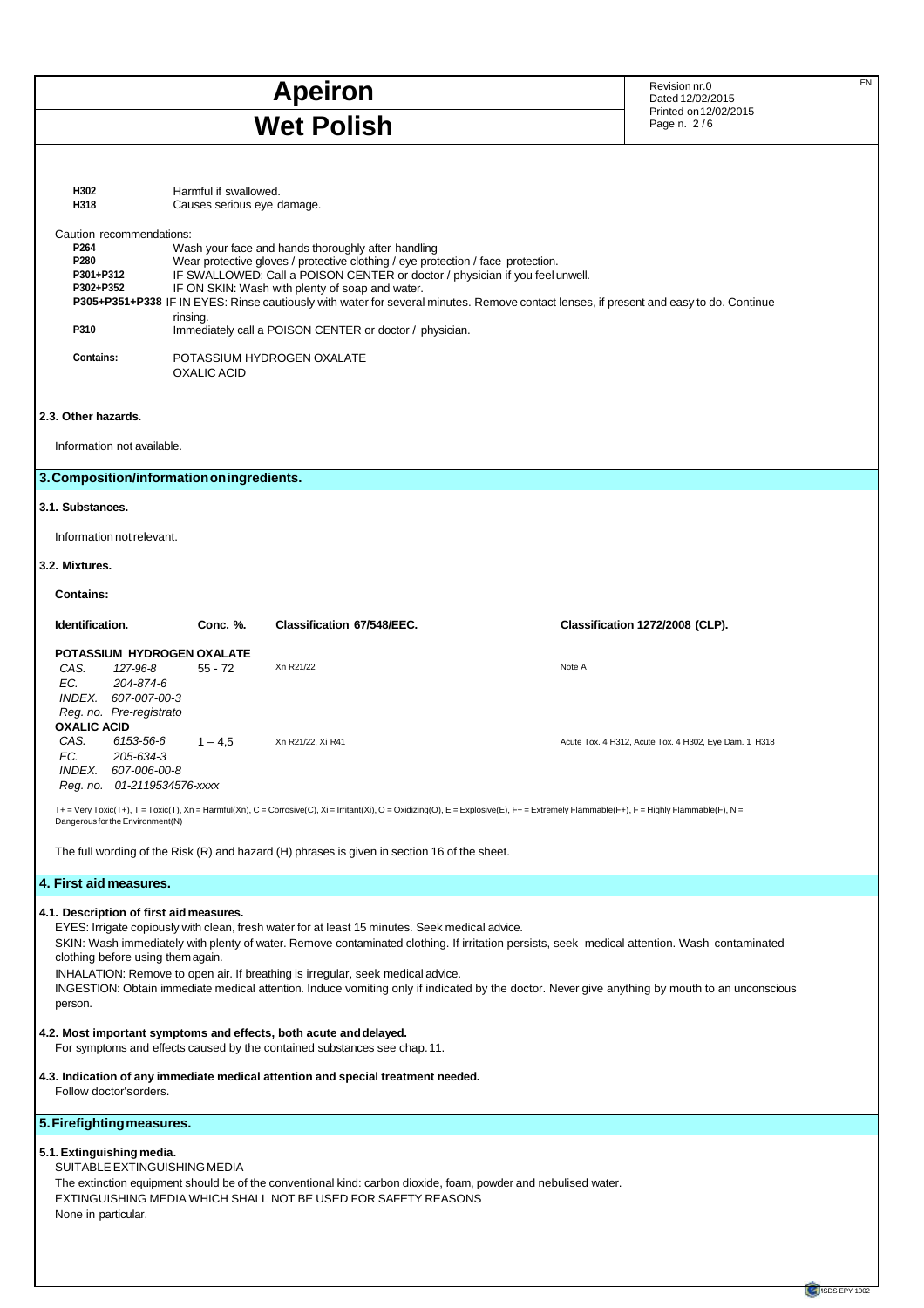# Wet Polish **Page n. 3/6**

**EXPRESS APEIRON** Revision nr.0 ENERGY 2022015 Dated 12/02/2015 Printed on 12/02/2015

## **5.2. Special hazards arising from the substance or mixture.**

HAZARDS CAUSED BY EXPOSURE IN THE EVENT OF FIRE

Do not breathe combustion products (carbon oxide, toxic pyrolysis products, etc).

POTASSIUM HYDROGEN OXALATE: Combustion could cause the formation of caustic potassium oxide fumes.

### **5.3. Advice for firefighters.**

GENERAL INFORMATION

Use jets of water to cool the containers to prevent product decomposition and the development of substances potentially hazardous for health. Always wear full fire prevention gear. Collect extinguishing water to prevent it from draining into the sewer system. Dispose of contaminated water used for extinction and the remains of the fire according to applicable regulations.

SPECIAL PROTECTIVE EQUIPMENT FOR FIRE-FIGHTERS

Hardhat with visor, fireproof clothing (fireproof jacket and trousers with straps around arms, legs and waist), work gloves (fireproof, cut proof and dielectric), a depressurized mask with facemask covering the whole of the operator`s face or a self-respirator (self-protector) in the event of large quantities of fume.

## **6. Accidental release measures.**

#### **6.1. Personal precautions, protective equipment and emergency procedures.**

Eliminate sources of ignition (cigarettes, flames, sparks, etc.) from the area in which the leak occurred. If there are no contraindications, spray powder with water to prevent the formation of dust. Use breathing equipment if powders are released into the air. Block the leakage if there is no hazard. Do not handle damaged containers or leaked product before donning appropriate protective gear. Send away individuals who are not suitably equipped. For information on risks for the environmental and health, respiratory tract protection, ventilation and personal protection equipment, see the other sections of this sheet.

#### **6.2. Environmental precautions.**

The product must not penetrate the sewer system, surface water, ground water and neighboring areas.

#### **6.3. Methods and material for containment and cleaning up.**

Use spark proof mechanical tools to collect the leaked product and place in a plastic container. If there are no contraindications, use jets of water to eliminate product residues. Make sure the leakage site is well aired. Contaminated material should be disposed of in compliance with the provisions set forth in point 13.

#### **6.4. Reference to other sections.**

Any information on personal protection and disposal is given in sections 8 and 13.

#### **7. Handling and storage.**

#### **7.1. Precautions for safe handling.**

Do not smoke while handling and use.

#### **7.2. Conditions for safe storage, including any incompatibilities.**

Store in a well ventilated place, keep far away from sources of heat, bright flames and sparks and other sources of ignition.

#### **7.3. Specific end use(s).**

Information not available.

## **8. Exposure controls/personal protection.**

### **8.1. Control parameters.**

| Name               | <b>Type</b>      |    | Country TWA/8h |     | STEL/15min |     |  |
|--------------------|------------------|----|----------------|-----|------------|-----|--|
|                    |                  |    | mq/m3          | ppm | mg/m3      | ppm |  |
|                    |                  |    |                |     |            |     |  |
|                    |                  |    |                |     |            |     |  |
| <b>OXALIC ACID</b> | <b>TLV-ACGIH</b> |    |                |     |            |     |  |
|                    | <b>OEL</b>       | EU |                |     |            |     |  |

#### **8.2. Exposure controls.**

As the use of adequate technical equipment must always take priority over personal protection equipment, make sure that the workplace is well aired through effective local aspiration or bad air vent. If such operations do not make it possible to keep the concentration of the product below the permitted workplace exposure thresholds a suitable respiratory tract protection must be used. See product label for hazard details during use. Ask your chemical substance suppliers for advice when choosing personal protection equipment. Personal protection equipment must comply with the rules in force indicated below.

## HAND PROTECTION

Protect hands with category II (ref. Directive 89/686/EEC and standard EN 374) work gloves, such as those in PVC, neoprene, nitryl or equivalent. The following should be considered when choosing work glove material: degradation, breakage times and permeation. Work glove resistance to preparations should be checked before use, as it can be unpredictable. Gloves` limit depends on the duration of exposure. EYE PROTECTION

Wear hood visor or protective visor together with airtight goggles (ref. standard EN 166).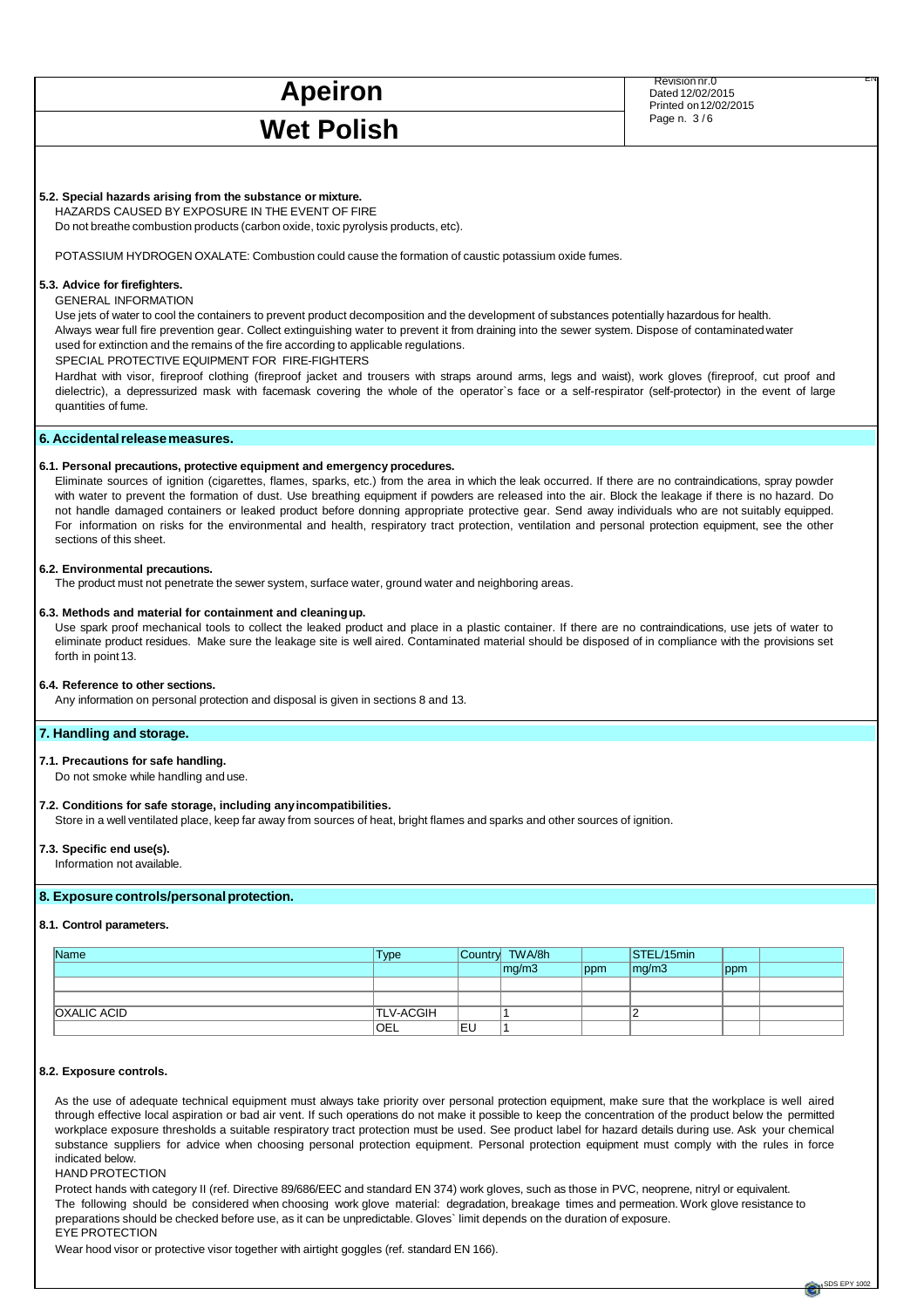## **Apeiron** Revision nr.0 **EN**<br>Dated 12/02/2015 Wet Polish **Example 2011** Printed on 12/8

Dated 12/02/2015 Printed on 12/02/2015

#### SKIN PROTECTION

Wear category II professional long-sleeved overalls and safety footwear (ref. Directive 89/686/CEE and standard EN 344). Wash body with soap and water after removing overalls.

RESPIRATORY PROTECTION

If the threshold value for one or more of the substances present in the preparation for daily exposure in the workplace or to a fraction established by the company`s prevention and protection service is exceeded, wear an FFP3 (ref. standard EN 141) type half mask.

The use of breathing protection equipment, such as masks with organic vapour and dust/mist cartridges, is necessary in the absence of technical measures limiting worker exposure. The protection provided by masks is in any case limited.

If the substance in question is odourless or its olfactory threshold is higher than the relative exposure limit and in the event of an emergency, or when exposure levels are unknown or the concentration of oxygen in the workplace is less than 17% volume, wear self-contained, open-circuit compressed air breathing apparatus (ref. standard EN 137) or fresh air hose breathing apparatus for use with full face mask half mask or mouthpiece (ref. standard EN 138).

An emergency eye washing and shower system must be provided.

In the presence of risks of exposure to splashes or squirts during work, adequate mouth, nose and eye protection should be used to prevent accidental absorption.

## **9. Physical and chemical properties.**

#### **9.1. Information on basic physical and chemical properties.**

| Appearance                             | Not available. |
|----------------------------------------|----------------|
| Colour                                 | Not available. |
| Odour                                  | Not available. |
| Odour threshold.                       | Not available. |
| pH.                                    | Not available. |
| Melting or freezing point.             | Not available. |
| Boiling point.                         | Not available. |
| Distillation range.                    | Not available. |
| Flash point.                           | Not available. |
| <b>Evaporation Rate</b>                | Not available. |
| Flammability of solids andgases        | Not available. |
| Lower inflammability limit.            | Not available. |
| Upper inflammability limit.            | Not available. |
| Lower explosive limit.                 | Not available. |
| Upper explosive limit.                 | Not available. |
| Vapour pressure.                       | Not available. |
| Vapour density                         | Not available. |
| Specific gravity.                      | Not available. |
| Solubility                             | Not available. |
| Partition coefficient: n-octanol/water | Not available. |
| Ignition temperature.                  | Not available. |
| Decomposition temperature.             | Not available. |
| Viscosity                              | Not available. |
| <b>Reactive Properties</b>             | Not available. |
|                                        |                |

#### **9.2. her information.**

Information not available.

## **10. Stability and reactivity.**

#### **10.1. Reactivity.**

There are no particular risks of reaction with other substances in normal conditions of use.

OXALIC ACID: decomposes at temperatures above 157°C. Saturated aqueous solutions (15%) behave like medium-strong acids.

#### **10.2. Chemical stability.**

The product is stable in normal conditions of use and storage.

#### **10.3. Possibility of hazardous reactions.**

The powders are potentially explosive when mixed with air.

OXALIC ACID: generates explosive mixtures on reaction with various oxidizing agents. Reacts violently developing heat with alkaline metals, ammonia, mercury, furfurylic acid, chlorates and hypochlorite's. Risk of explosion on contact with: silver and sodium chlorite.

### **10.4. Conditions to avoid.**

Avoid environmental dust build-up.

#### **10.5. Incompatible materials.**

OXALIC ACID: strong oxidizing agents. Metals and alkaline metals, furfurylic acid and some chlorine compounds.

### **10.6. Hazardous decomposition products.**

OXALIC ACID: carbon oxides.

M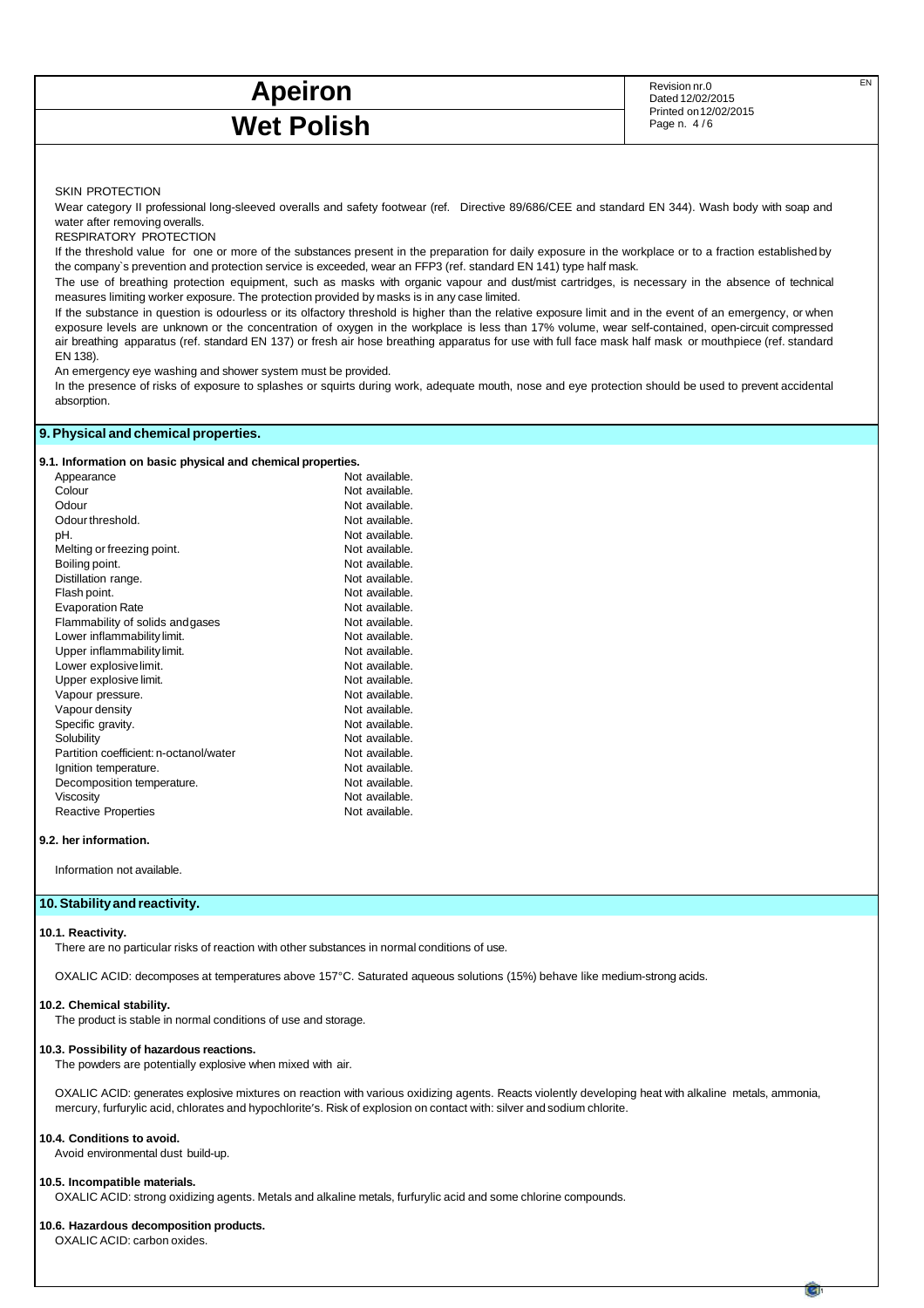## **Apeiron** EN Revision nr.0 EN Revision nr.0 EN Wet Polish **Example 2018**

Dated 12/02/2015 Printed on 12/02/2015

## **11. Toxicological information.**

#### **11.1. Information on toxicological effects.**

Acute effects: cutaneous absorption and ingestion of this product are harmful. Upon contact with skin, this product may irritate it, causing an increase in skin temperature, swelling and itchiness. Ingestion of even small amounts of this product may cause serious health problems (stomach pain, nausea, sickness, and diarrhea). This product may slightly irritate mucosas, the upper respiratory tract, and eyes. Exposure symptoms may include: stinging and irritated eyes, mouth, nose, throat; cough, respiratory disorders, dizziness, headache, nausea and sickness. This product may cause serious ocular lesions, cornea opacity, iris lesions, and irreversible eye coloration.

### POTASSIUM HYDROGEN OXALATE **Information of available** information not available

OXALIC ACID LD50 (Oral): 375 mg/kg Rat

LD50 (Dermal): 20000 mg/kg Rabbit

## **12. Ecological information.**

Use this product according to good working practices. Avoid littering. Inform the competent authorities, should the product reach waterways or sewers or contaminate soil or vegetation.

#### **12.1. Toxicity.**

OXALIC ACID

POTASSIUM HYDROGEN OXALATE **Information of available** information not available

EC50 (48h): 162,2 mg/l Daphnia Magna

**12.2. Persistence and degradability.** Information not available.

#### **12.3. Bio accumulative potential.** Information not available.

**12.4. Mobility in soil.**

Information not available.

**12.5. Results of PBT and vPvB assessment.** Information not available.

#### **12.6. her adverse effects.**

Information not available.

## **13. Disposal considerations.**

## **13.1. Waste treatment methods.**

Reuse, when possible. Product residues should be considered special hazardous waste. The hazard level of waste containing this product should be evaluated according to applicable regulations.

Disposal must be performed through an authorized waste management firm, in compliance with national and local regulations. CONTAMINATED PACKAGING

Contaminated packaging must be recovered or disposed of in compliance with national waste management regulations.

## **14. Transport information.**

The product is not dangerous under current provisions of the Code of International Carriage of Dangerous Goods by Road (ADR) and by Rail (RID), of the International Maritime Dangerous Goods Code (IMDG), and of the International Air Transport Association (IATA) regulations.

## **15. Regulatory information.**

**15.1. Safety, health and environmental regulations/legislation specific for the substance or mixture.**

Seveso category. None.

Restrictions relating to the product or contained substances pursuant to Annex XVII to EC Regulation 1907/2006. None.

| Substances in Candidate List (Art. 59 REACH). |  |
|-----------------------------------------------|--|
| None.                                         |  |

Substances subject to authorization (Annex XIV REACH).

M